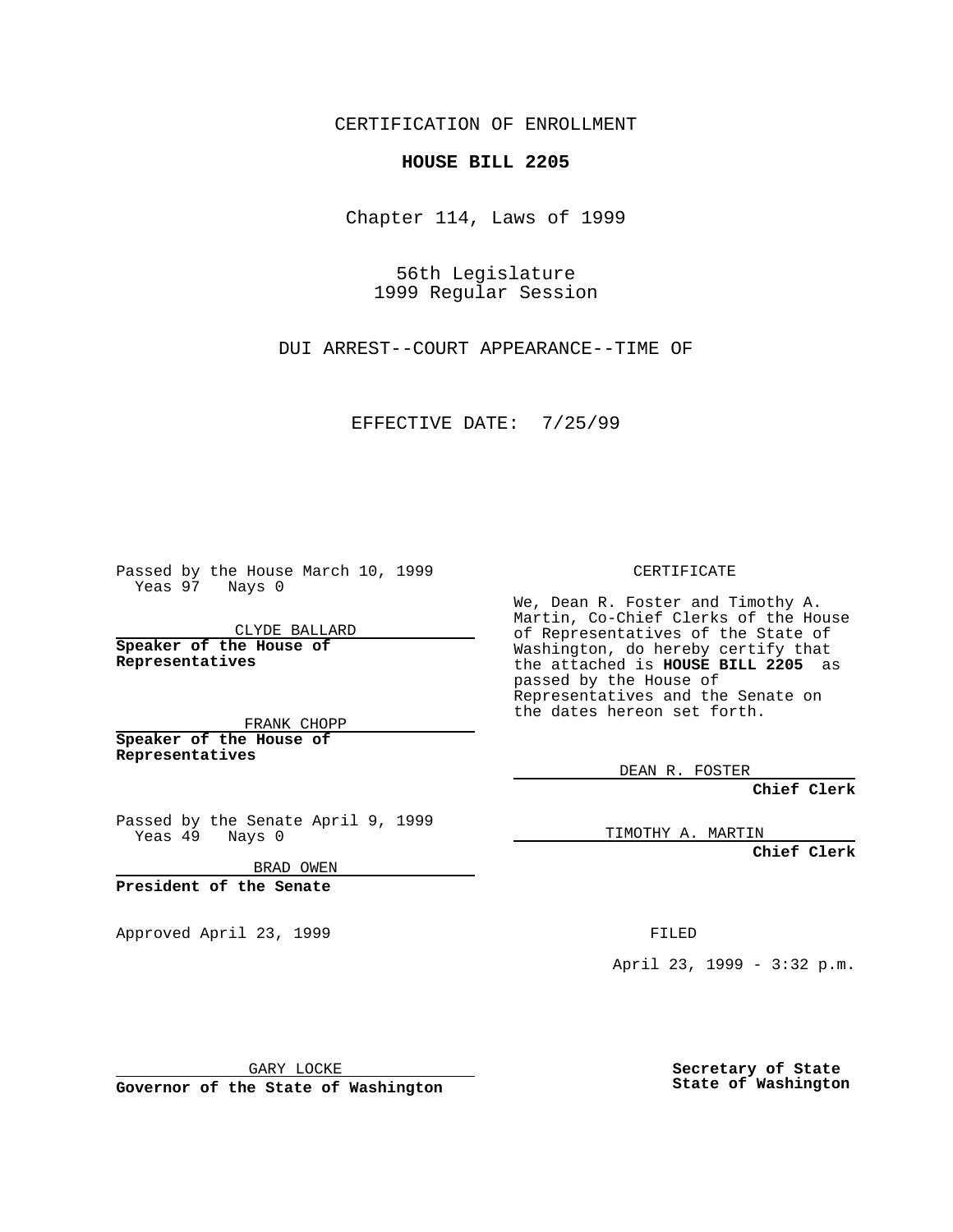## **HOUSE BILL 2205** \_\_\_\_\_\_\_\_\_\_\_\_\_\_\_\_\_\_\_\_\_\_\_\_\_\_\_\_\_\_\_\_\_\_\_\_\_\_\_\_\_\_\_\_\_\_\_

\_\_\_\_\_\_\_\_\_\_\_\_\_\_\_\_\_\_\_\_\_\_\_\_\_\_\_\_\_\_\_\_\_\_\_\_\_\_\_\_\_\_\_\_\_\_\_

Passed Legislature - 1999 Regular Session

**State of Washington 56th Legislature 1999 Regular Session By** Representatives McDonald, Lovick, Carrell, Constantine and Haigh Read first time 02/19/1999. Referred to Committee on Judiciary.

1 AN ACT Relating to the mandatory court appearance following arrest 2 for DUI; and amending RCW 46.61.50571.

3 BE IT ENACTED BY THE LEGISLATURE OF THE STATE OF WASHINGTON:

4 **Sec. 1.** RCW 46.61.50571 and 1998 c 214 s 5 are each amended to 5 read as follows:

 (1) A defendant who is arrested for an offense involving driving while under the influence as defined in RCW 46.61.502, driving under age twenty-one after consuming alcohol as defined in RCW 46.61.503, or being in physical control of a vehicle while under the influence as defined in RCW 46.61.504, shall be required to appear in person before a magistrate within one judicial day after the arrest if the defendant 12 is served with a citation or complaint at the time of the arrest.  $\underline{A}$ 13 court may by local court rule waive the requirement for appearance 14 within one judicial day if it provides for the appearance at the earliest practicable day following arrest and establishes the method for identifying that day in the rule.

17 (2) A defendant who is charged by citation, complaint, or 18 information with an offense involving driving while under the influence 19 as defined in RCW 46.61.502, driving under age twenty-one after